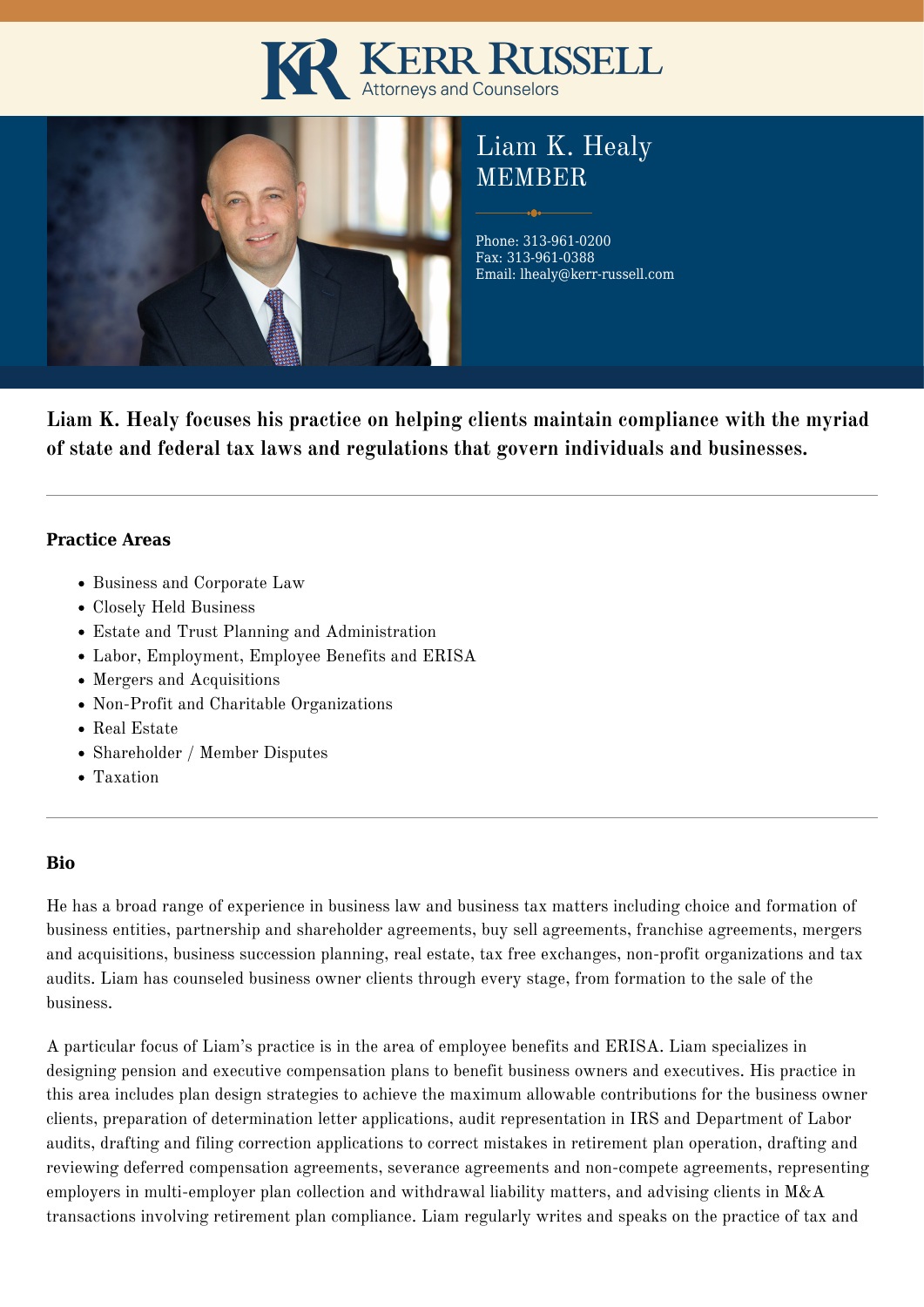employee benefits law.

He is deeply committed to his clients and enjoys longstanding relationships with them and their families spanning multiple generations. Liam's clients describe him as loyal, committed, knowledgeable, technical, focused and highly responsive to their needs.

When Liam is not counseling clients or digging into the tax code, he enjoys cooking, reading, exercise, competing with his wife in local 5k events and watching Detroit Pistons and MSU basketball. Liam resides with his wife and daughter in Farmington, Michigan.

## **Articles**

- The Ninth Circuit Questions the Sixth Circuit's Understanding of "Actual Knowledge" in ERISA Statute of Limitations Decision – BenefitsLink Retirement Plans Newsletter (December, 2018)
- $\bullet$  401(k) Tax Notices Must be Updated for Tax Reform Lexology (August, 2018)
- VCP Change Represents Opportunity for Larger Plans Lexology (March, 2018)
- Recent Changes Affecting Your 401(k) and Profit Sharing Plan Lexology (January, 2018)
- In Re Chilton and the Continuing Question of the Inherited IRA Bankruptcy Exemption in Michigan, Michigan Tax Lawyer, Volume XXXVII, Issue 3, Fall 2011
- Back to Basics: Applying Qualified Plan Limits to Non-Calendar Years, Michigan Tax Lawyer, Vol. XXXVI, Issue 1, Winter 2010
- Is it RIP for RAP in Michigan? Notes and Observation on the Michigan Personal Property Trust Perpetuities Act – Michigan Probate and Estate Planning Journal (Winter, 2008) (with Larry J. Ferguson)
- Powerless: The Problem of Maenhoudt and the Much Needed Michigan Uniform Power of Attorney Act Michigan Probate and Estate Planning Journal (Summer, 2007)

### **Speaking Engagements**

- ERISA Litigation Update Oakland County Bar Association Employee Benefits Section (January, 2019)
- 401(a) Plan Submission and Correction Procedures: Overview and Update Oakland County Bar Association Tax Section – (May, 2018)
- Choosing a Business Entity Washtenaw County Bar Association Tax Section (April, 2017)
- ERISA Litigation Update  $28<sup>th</sup>$  Annual ICLE Tax Conference (May, 2015)

### **Affiliations**

- Oakland County Bar Association Chair of the Employee Benefits Committee
- Michigan State Bar Association
- American Bar Association
- Detroit Bar Association
- City of Farmington Board of Review
- International Society of Irish American Lawyers (ISIAL)

#### **Bar and Court Admissions**

- Michigan
- United States District Court for the Eastern District of Michigan